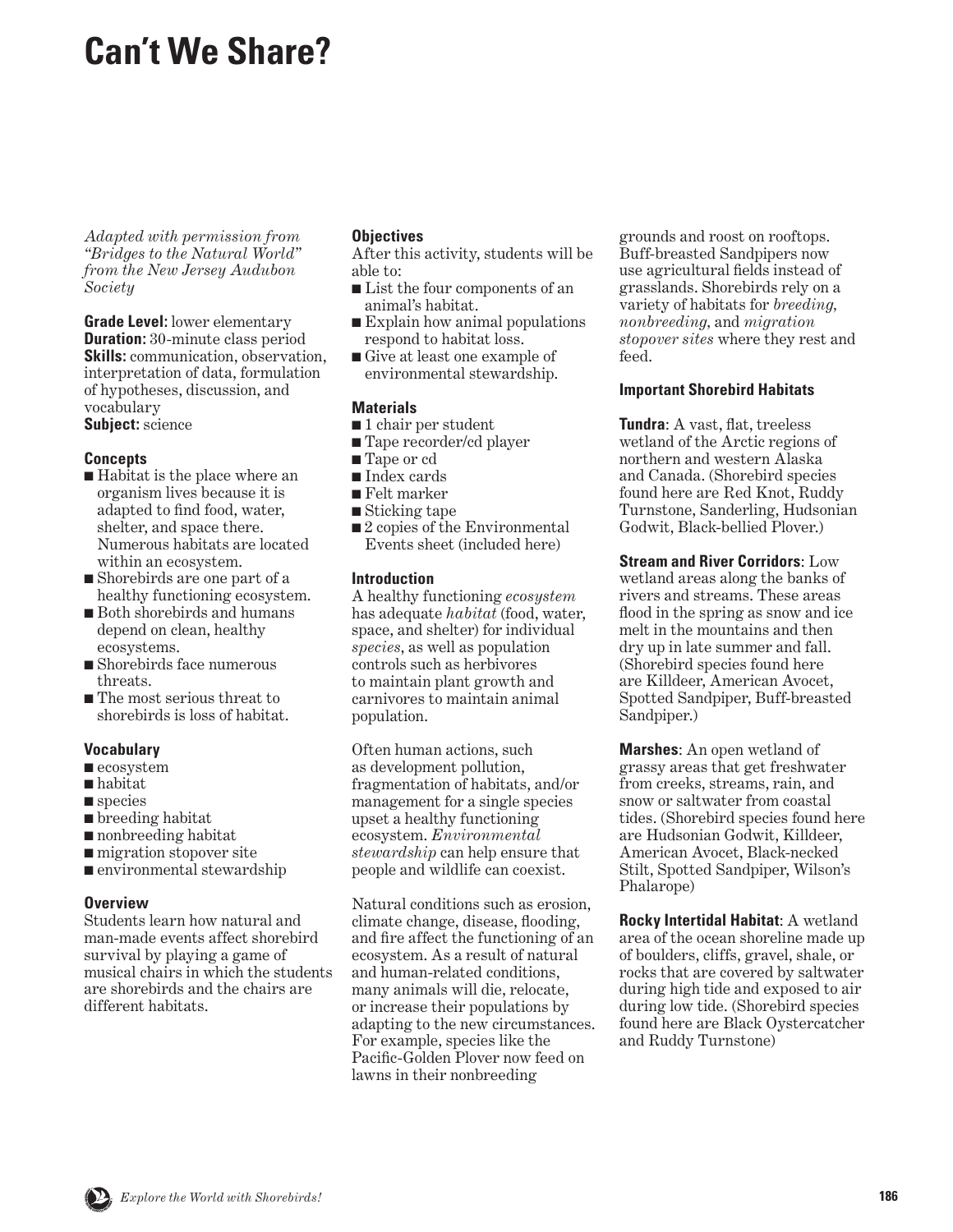#### **Mudflats and Sandy Beaches**: Open

sandy or muddy wetland habitats found in the area of the ocean shoreline, exposed to air during low tide, and covered by saltwater during high tide. (Shorebird species found here are Sanderling, Ruddy Turnstone, Dowitcher, Blackbellied Plover, Snowy Plover, Longbilled Curlew, Marbled Godwit, and Spotted Sandpiper.)

**Grasslands**: The prairie habitats of the central United States and Canada are comprised of three grass types. Some shorebirds will use human-made habirtats that are similar to grasslands such as cemeteries, golf courses, school yards, and agricultural fields. (Shorebird species found here are Pacific Golden-Plovers, Killdeer, Mountain Plover, Upland Plover, and Buff-breasted Sandpiper).

### **Prairie Potholes and Playa Lakes**:

Interspersed within grasslands of the United States are shallow, temporary wetlands called prairie potholes or playa lakes. (Shorebird species found here are Black-bellied Plover, Killdeer, American Avocet, Long-billed Curlew, and Marbled Godwit.)

For more information on shorebird habitats, refer to *Shorebirds [Depend on a Healthy Chain of](#page-9-0) Habitats* in the *Shorebird Primer* and the *Habitat Readings*.

### **Activity Preparation**

- 1. Select the music and arrange the chairs in two rows back to back, as in musical chairs.
- 2. Photocopy and cut the *Habitat Cards* included in this activity. If possible, select from the cards representing the habitats most common to your area.
- 3. Attach a habitat name to each chair, alternating the cards for equal distribution.
- 4. Photocopy and cut the *Shorebird Species Cards*, also included in this activity, so that each student has one. Be sure your selections match the number and types of habitat samples marked on the chairs.
- 5. Photocopy and cut two copies of the *Environmental Stewardship Cards*. Add your own local events to the blank cards provided. Place them in a box for random selection.

### **Procedure**

- 1. Explain that each chair represents a specific shorebird habitat, such as marsh, mudflat, grassland, or stream corridor. Give a description of each habitat. Explain that each habitat supplies the shorebirds that live there with their basic life needs.
- 2. Hand out the species cards. Have the students read the cards and tell what kind of shorebirds they are and which habitat they live in.

3. Tell the students to stand in front of a chair representing their habitat and face the same direction, as if they were going to play musical chairs.

 Note: Students may question why some shorebird species are represented in more than one habitat type. Explain that most shorebirds breed in one habitat type (often Arctic tundra) but use another during migration and the nonbreeding season. For example, the Red Knot breeds in the Arctic tundra but uses coastal wetlands during migration and the nonbreeding season.

- 4. Start the music and tell the students to walk around the chairs slowly. When the music stops, each student should sit down in one of the chairs representing his or her habitat.
- 5. The teacher or a student chooses an "event" from the box, reads it aloud, and removes a chair that represents the affected habitat.
- 6. Continue the game, removing one or more chairs at each stop in the music and as "events" are selected and read. As students are eliminated from the game, they keep the environmental events that affected their habitats.
- 7. Play until there is one student left.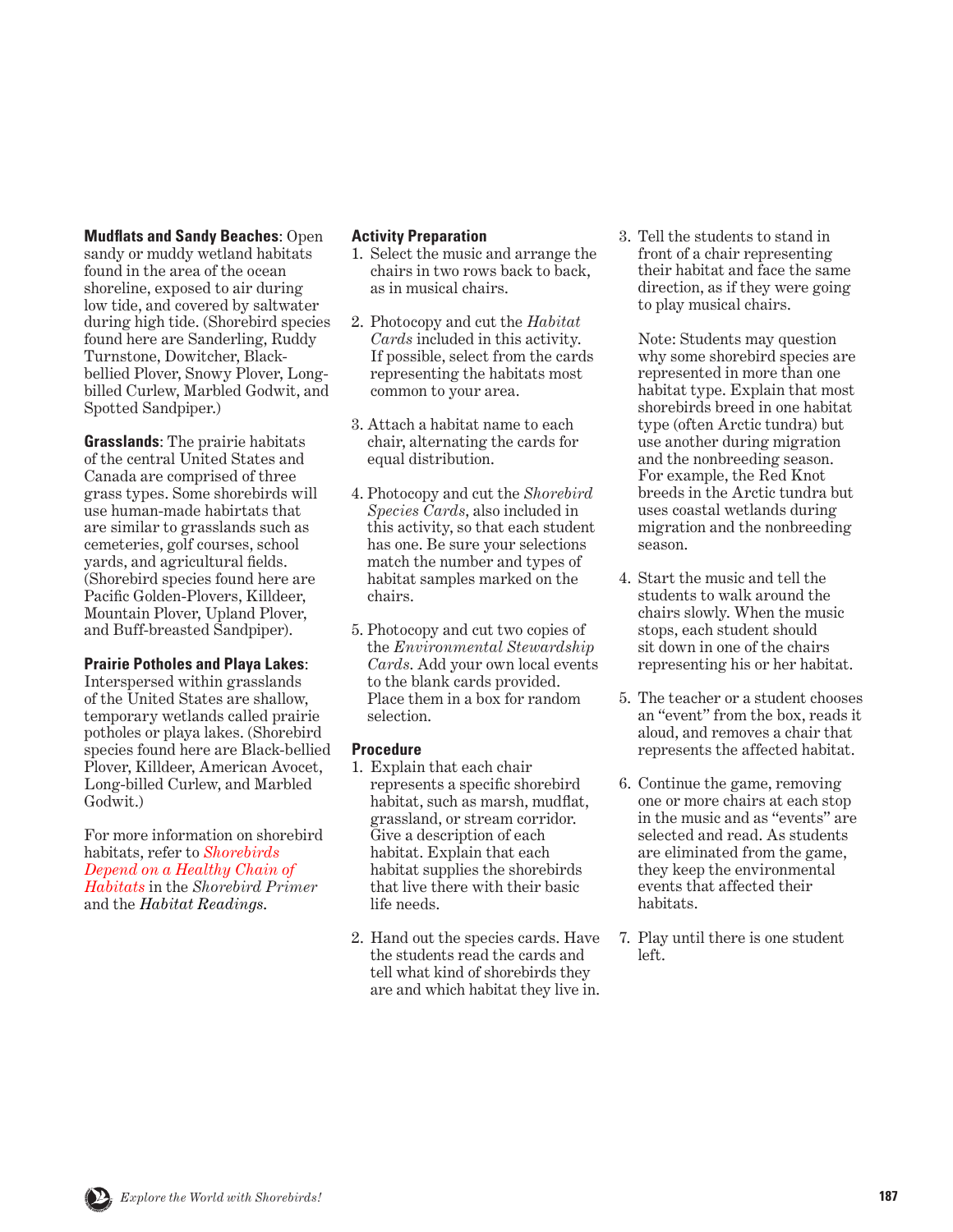- 8. Now discuss the following questions with the class:
- Ask students to tell how events affected them in their habitats. What basic needs were shorebirds deprived of in these situations? What will they do now?
- When more than one person was trying to take the same chair, what happened? How is the same behavior reflected in nature?
- Which events were natural phenomena and which were the result of human behaviors? Which of these events can people do something about and which cannot be controlled?
- What can people do to correct natural disasters? What alternatives exist for the human "events" that hurt shorebirds and their habitat?
- 9. Now tell students that they are going to do the activity again, but in reverse. Explain that humans have an important responsibility to be good land *stewards*. Explain that land stewardship is taking care of the land so it is available for all species and future generations of people.
- 10. Using the *Environmental Stewardship Cards*, play the activity backwards.
- 11. Discuss how students can be good stewards of the land in their community--for example, putting trash in its proper place, recycling, helping with conservation projects, etc.

#### **Additional Activities**

*Research Your Shorebird* Use the [Shorebird Profiles](#page-0-0) located in the *Appendix* of this education guide, the Web site, and the local library to learn more about the shorebirds in the activity. Ask student to research what the birds eat, where they live, and what unique adaptations and behaviors they have.

*Hold a Mock Town Hearing.*  Choose one of the environmental events named in the game as the issue to be discussed. The mayor and council (four or five students) listen to personal interest groups regarding a solution to the problem. Personal interest groups should represent many different points of view. This can also be expanded to include representatives from the different cultures along the shorebird's migration flyway.



#### **Cultural Connection**

In the 'mock town meeting' under *Additional Activities* at the end of this activity, have students represent different cultures along the shorebirds flyway expressing their view on the environmental issue.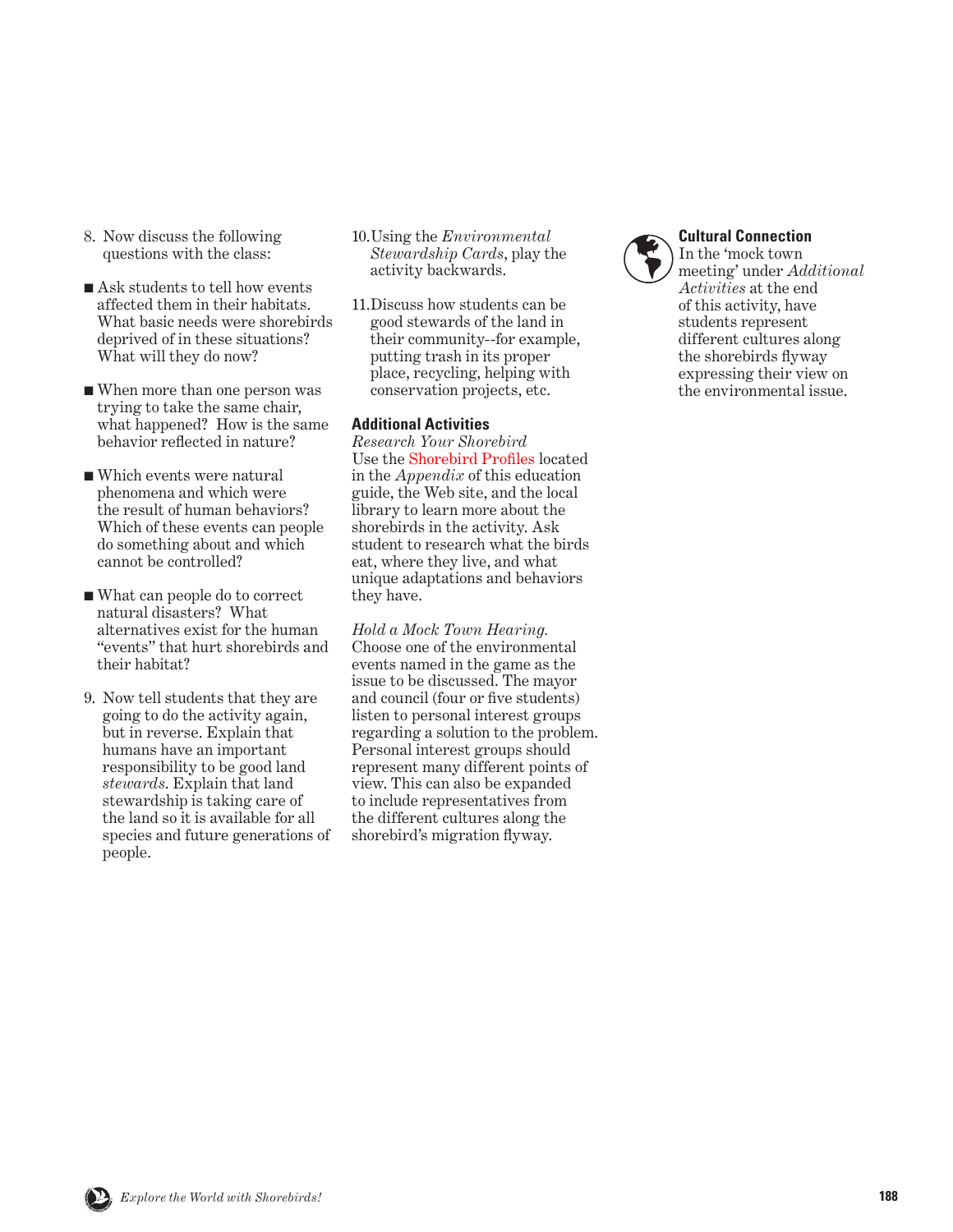## **Can't We Share? Habitat Cards**

(Copy one card per chair. If possible, use only habitats found in your area.)

| <b>Habitat Type</b> | <b>Habitat Type</b> |
|---------------------|---------------------|
| <b>Tundra</b>       | <b>Tundra</b>       |
| <b>Habitat Type</b> | <b>Habitat Type</b> |
| <b>Tundra</b>       | <b>Tundra</b>       |
| <b>Habitat Type</b> | <b>Habitat Type</b> |
| <b>Marsh</b>        | <b>Marsh</b>        |
| <b>Habitat Type</b> | <b>Habitat Type</b> |
| <b>Marsh</b>        | <b>Marsh</b>        |

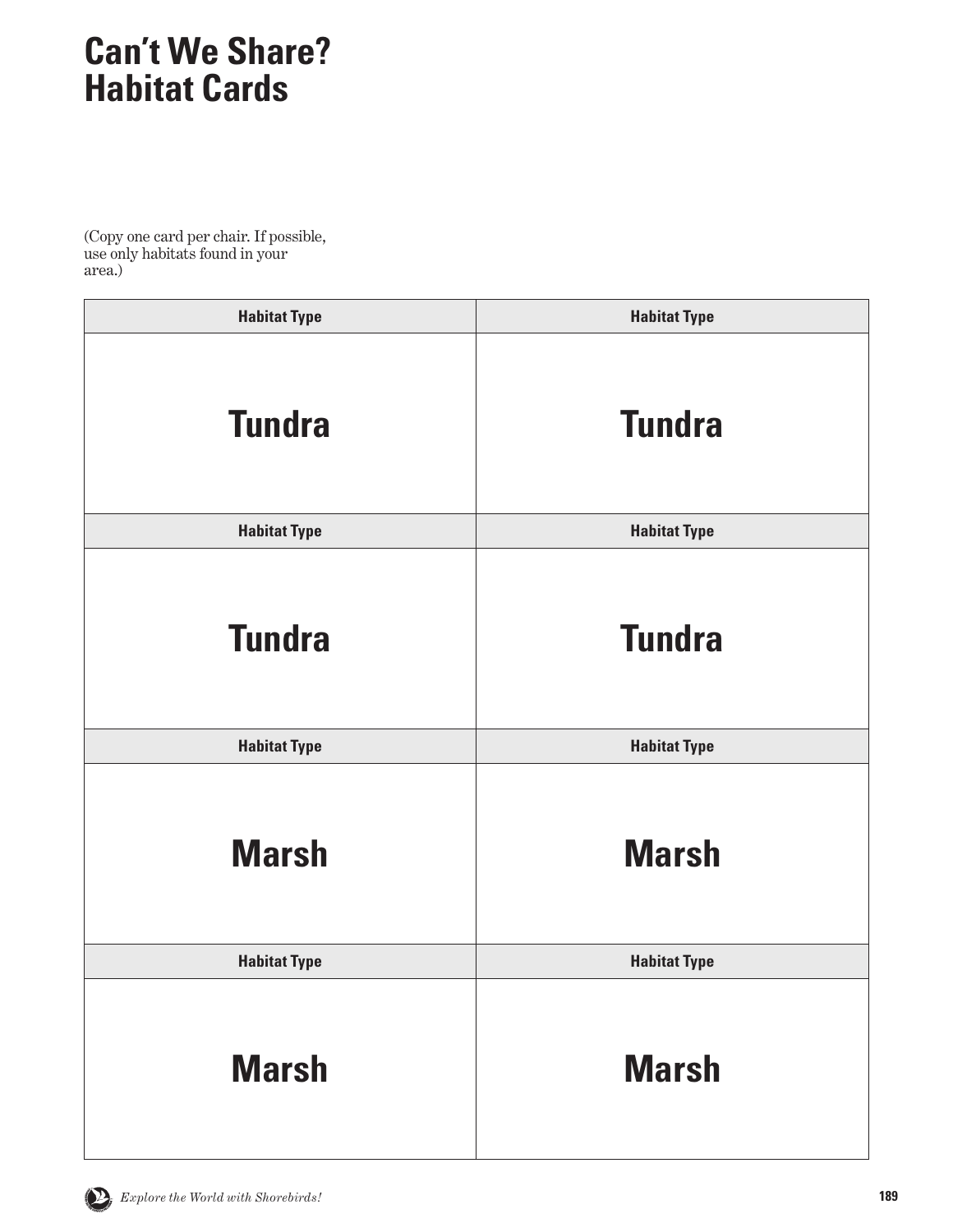## **Can't We Share? Habitat Cards**

(Copy one card per chair. If possible, use only habitats found in your area.)

| <b>Habitat Type</b>                        | <b>Habitat Type</b>                        |
|--------------------------------------------|--------------------------------------------|
| <b>Stream and</b><br><b>River Corridor</b> | <b>Stream and</b><br><b>River Corridor</b> |
| <b>Habitat Type</b>                        | <b>Habitat Type</b>                        |
| <b>Stream and</b><br><b>River Corridor</b> | <b>Stream and</b><br><b>River Corridor</b> |
| <b>Habitat Type</b>                        | <b>Habitat Type</b>                        |
| <b>Rocky-Intertidal</b>                    | <b>Rocky-Intertidal</b>                    |
| <b>Habitat Type</b>                        | <b>Habitat Type</b>                        |
| <b>Rocky-Intertidal</b>                    | <b>Rocky-Intertidal</b>                    |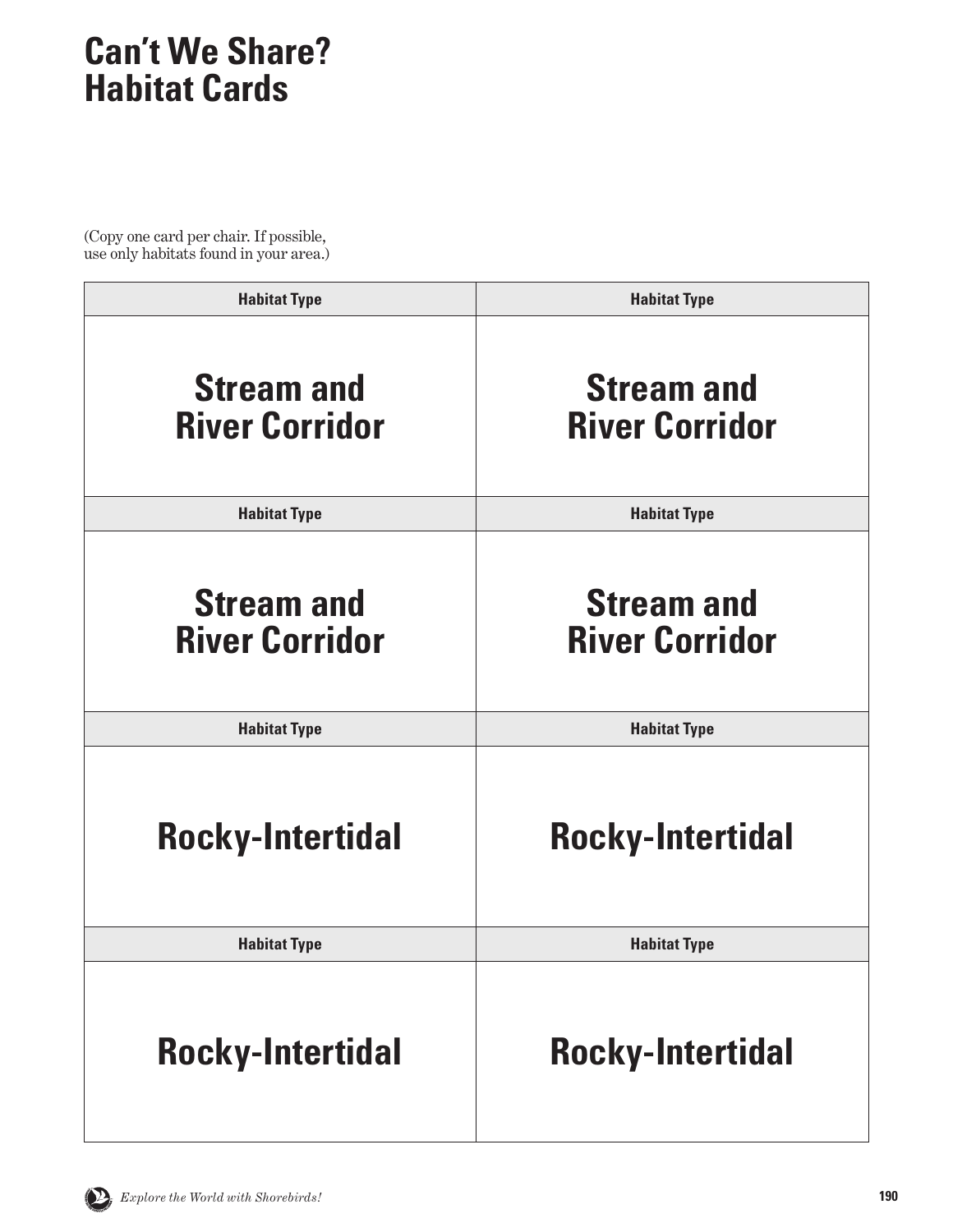## **Can't We Share? Habitat Cards**

(Copy one card per chair. If possible, use only habitats found in your area.)

| <b>Habitat Type</b>     | <b>Habitat Type</b>     |
|-------------------------|-------------------------|
| <b>Mudflats and</b>     | <b>Mudflats and</b>     |
| <b>Sandy Beaches</b>    | <b>Sandy Beaches</b>    |
| <b>Habitat Type</b>     | <b>Habitat Type</b>     |
| <b>Mudflats and</b>     | <b>Mudflats and</b>     |
| <b>Sandy Beaches</b>    | <b>Sandy Beaches</b>    |
| <b>Habitat Type</b>     | <b>Habitat Type</b>     |
| <b>Prairie Potholes</b> | <b>Prairie Potholes</b> |
| or Playa Lakes          | or Playa Lakes          |
| <b>Habitat Type</b>     | <b>Habitat Type</b>     |
| <b>Prairie Potholes</b> | <b>Prairie Potholes</b> |
| or Playa Lakes          | or Playa Lakes          |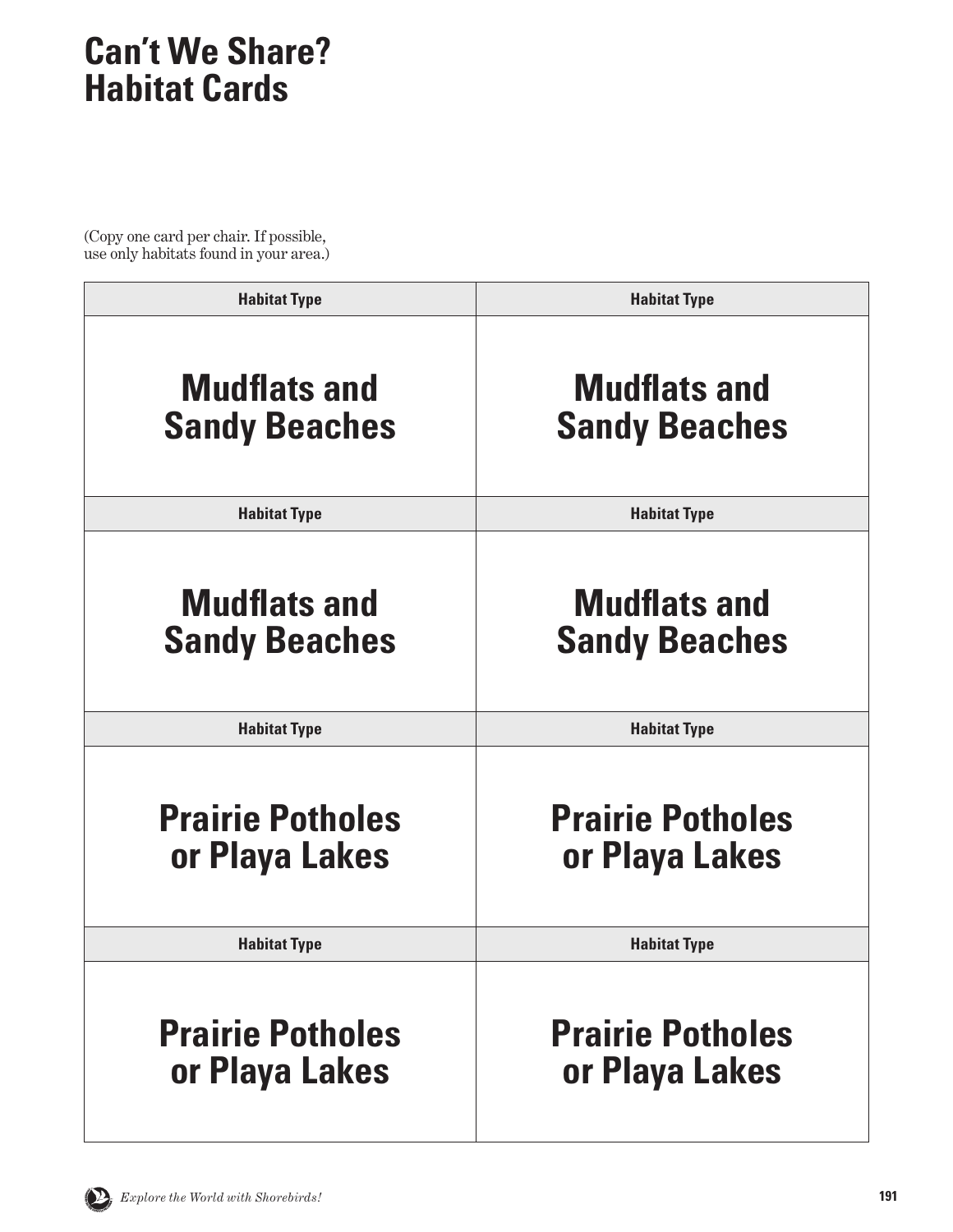| <b>Tundra</b>               | <b>Tundra</b>            |
|-----------------------------|--------------------------|
| <b>Red Knot</b>             | <b>Ruddy Turnstone</b>   |
| <b>Tundra</b>               | <b>Tundra</b>            |
| <b>Sanderling</b>           | <b>Hudsonian Godwit</b>  |
| <b>Tundra</b>               | <b>Tundra</b>            |
| <b>Black-bellied Plover</b> | <b>Western Sandpiper</b> |
| <b>Marsh</b>                | <b>Marsh</b>             |
| <b>Killdeer</b>             | <b>American Avocet</b>   |

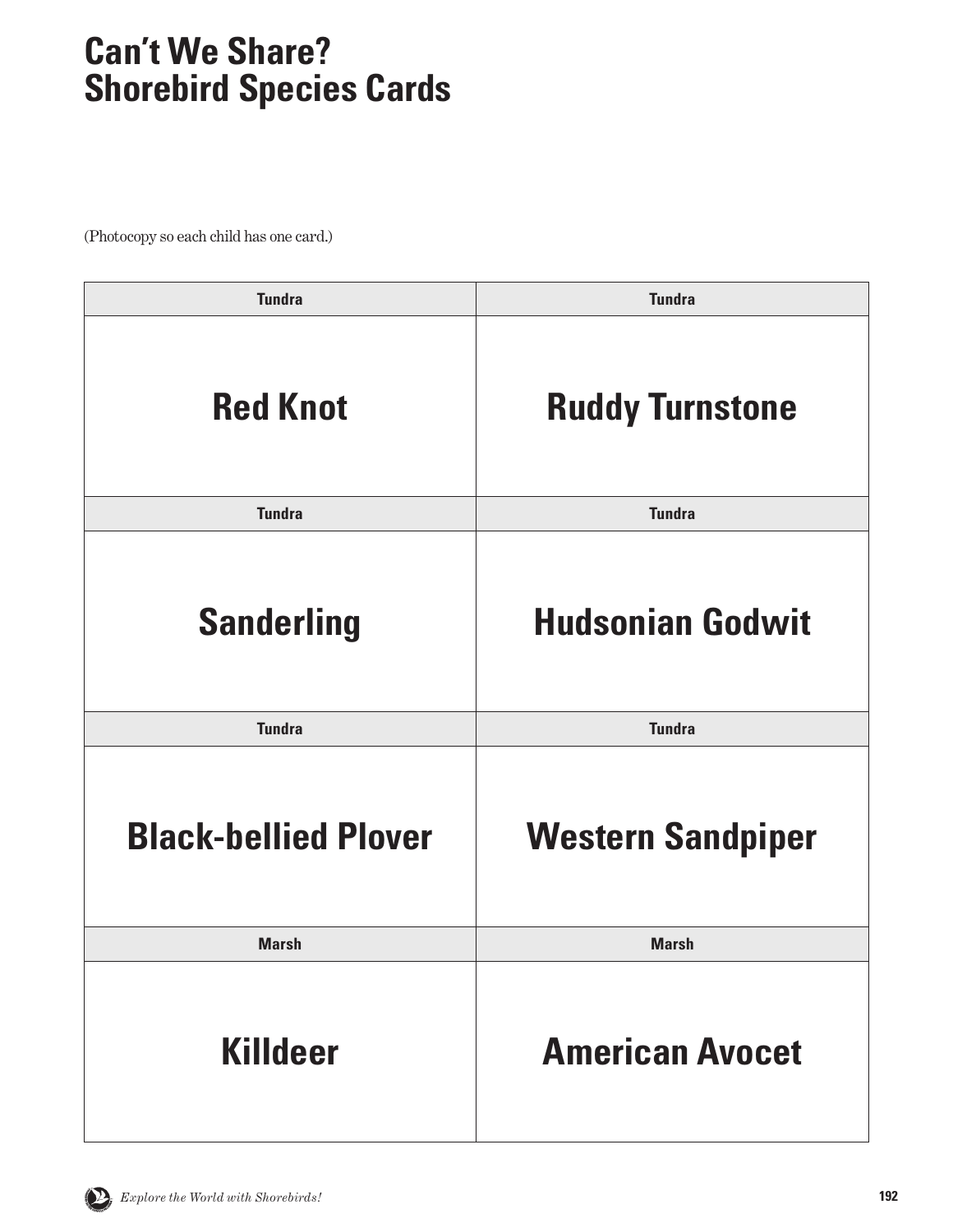| <b>Marsh</b>                                                              | <b>Marsh</b>                     |
|---------------------------------------------------------------------------|----------------------------------|
| <b>Black-necked Stilt</b>                                                 | <b>Spotted Sandpiper</b>         |
| <b>Marsh</b>                                                              | <b>Marsh</b>                     |
| <b>Greater Yellowlegs*</b><br>* No Shorebird Profile in Educator's Guide. | <b>Wilson's Phalarope</b>        |
| <b>Stream and River Corridor</b>                                          | <b>Stream and River Corridor</b> |
| <b>American Avocet</b>                                                    | <b>Spotted Sandpiper</b>         |
| <b>Stream and River Corridor</b>                                          | <b>Stream and River Corridor</b> |
| Lesser Yellowlegs*<br>* No Shorebird Profile in Educator's Guide.         | Killdeer                         |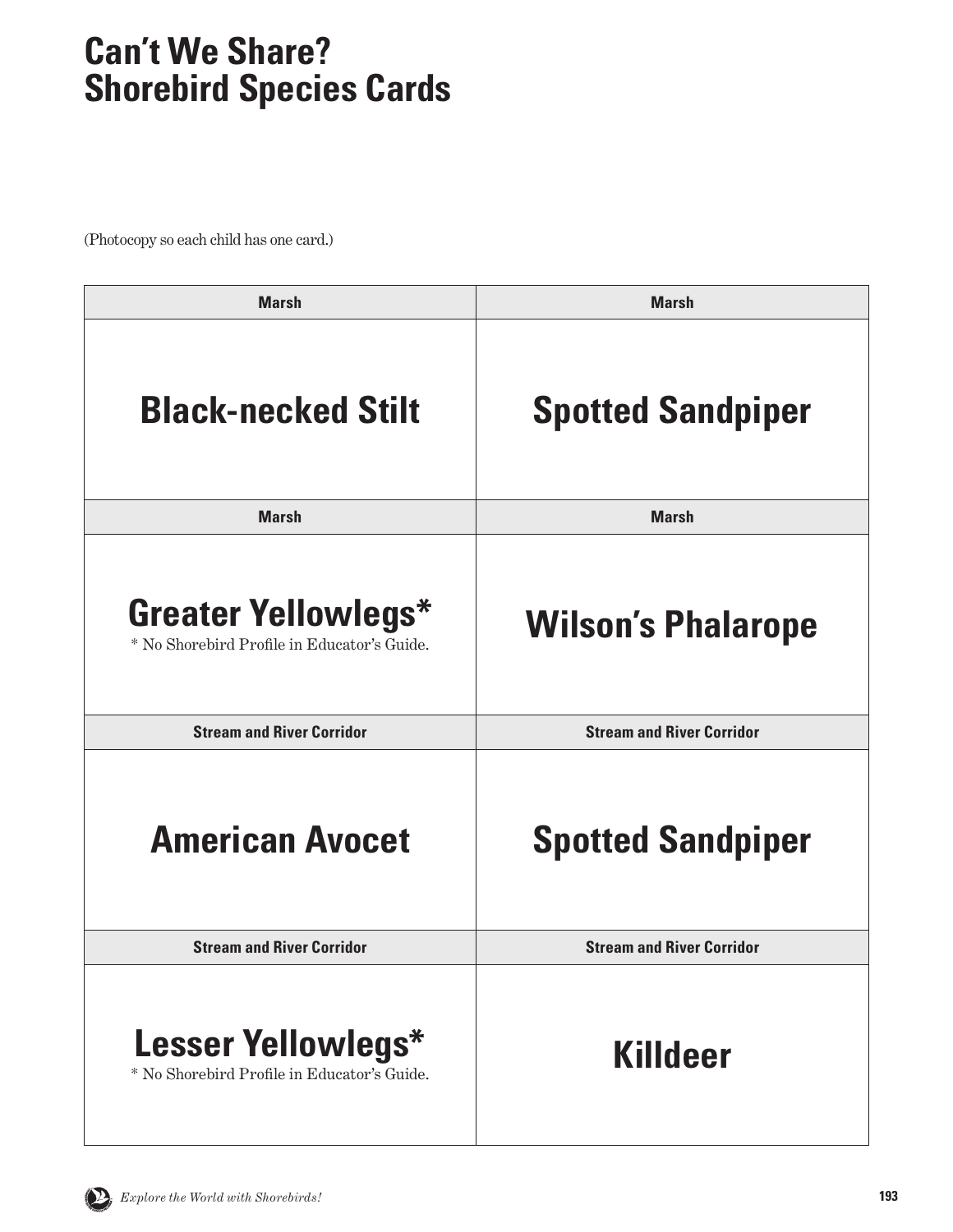| <b>Rocky-Intertidal</b>           | <b>Rocky-Intertidal</b>           |
|-----------------------------------|-----------------------------------|
| <b>Black Oystercatcher</b>        | <b>Ruddy Turnstone</b>            |
| <b>Rocky-Intertidal</b>           | <b>Mudflats and Sandy Beaches</b> |
| <b>American Oystercatcher</b>     | <b>Snowy Plover</b>               |
| <b>Mudflats and Sandy Beaches</b> | <b>Mudflats and Sandy Beaches</b> |
| <b>Ruddy Turnstone</b>            | <b>Sanderling</b>                 |
| <b>Mudflats and Sandy Beaches</b> | <b>Mudflats and Sandy Beaches</b> |
| <b>Marbled Godwit</b>             | <b>Long-billed Curlew</b>         |

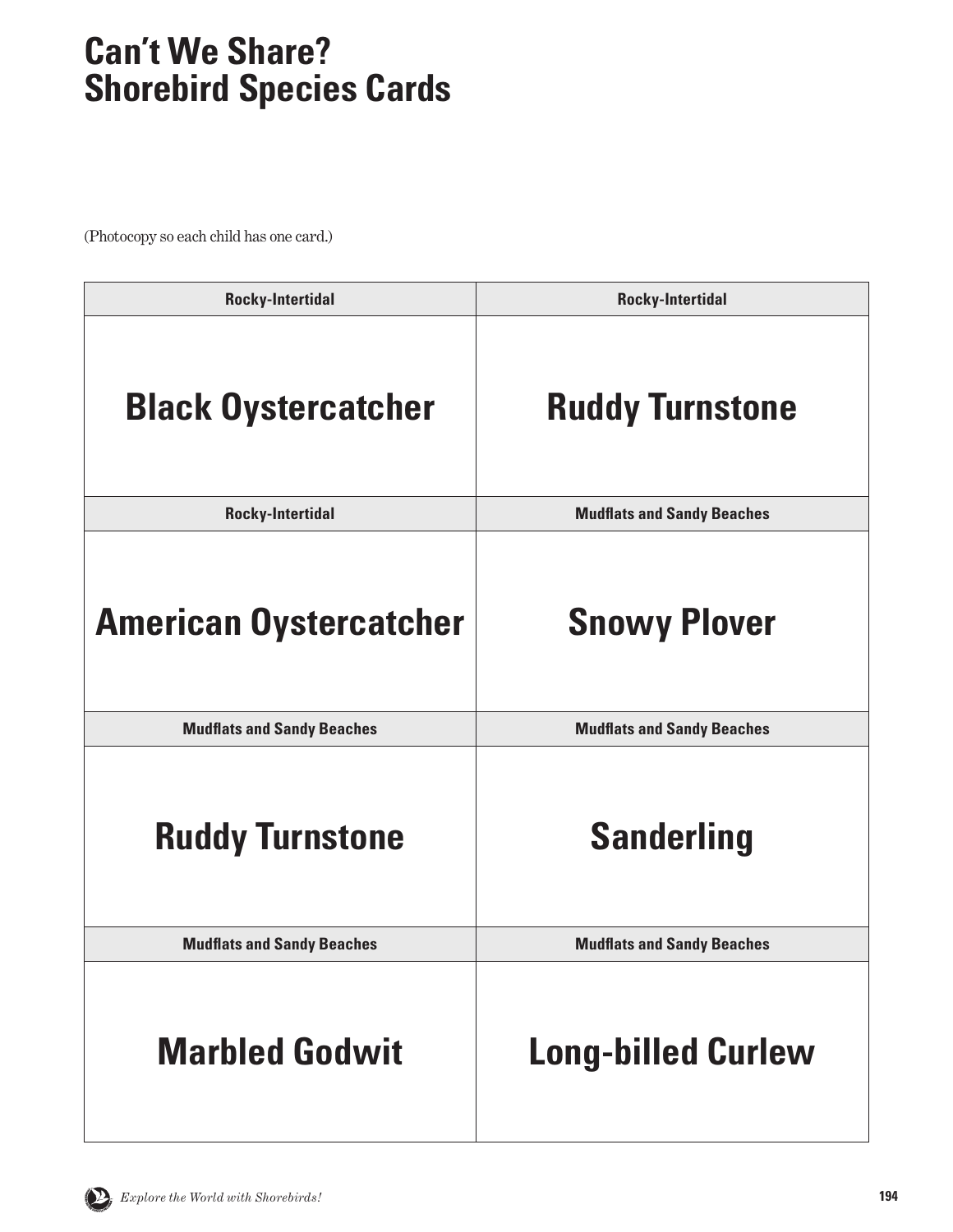<span id="page-9-0"></span>

| <b>Mudflats and Sandy Beaches</b> | <b>Mudflats and Sandy Beaches</b>                                      |
|-----------------------------------|------------------------------------------------------------------------|
| <b>Black-bellied Plover</b>       | <b>Dowitcher</b>                                                       |
| <b>Grasslands</b>                 | <b>Grasslands</b>                                                      |
| <b>Buff-breasted Sandpiper</b>    | <b>Upland Sandpiper</b>                                                |
| <b>Grasslands</b>                 | <b>Grasslands</b>                                                      |
| <b>Pacific Golden-Plover</b>      | <b>Mountain Plover*</b><br>* No Shorebird Profile in Educator's Guide. |
| <b>Grasslands</b>                 | <b>Grasslands</b>                                                      |
| <b>Long-billed Curlew</b>         | <b>Marbled Godwit</b>                                                  |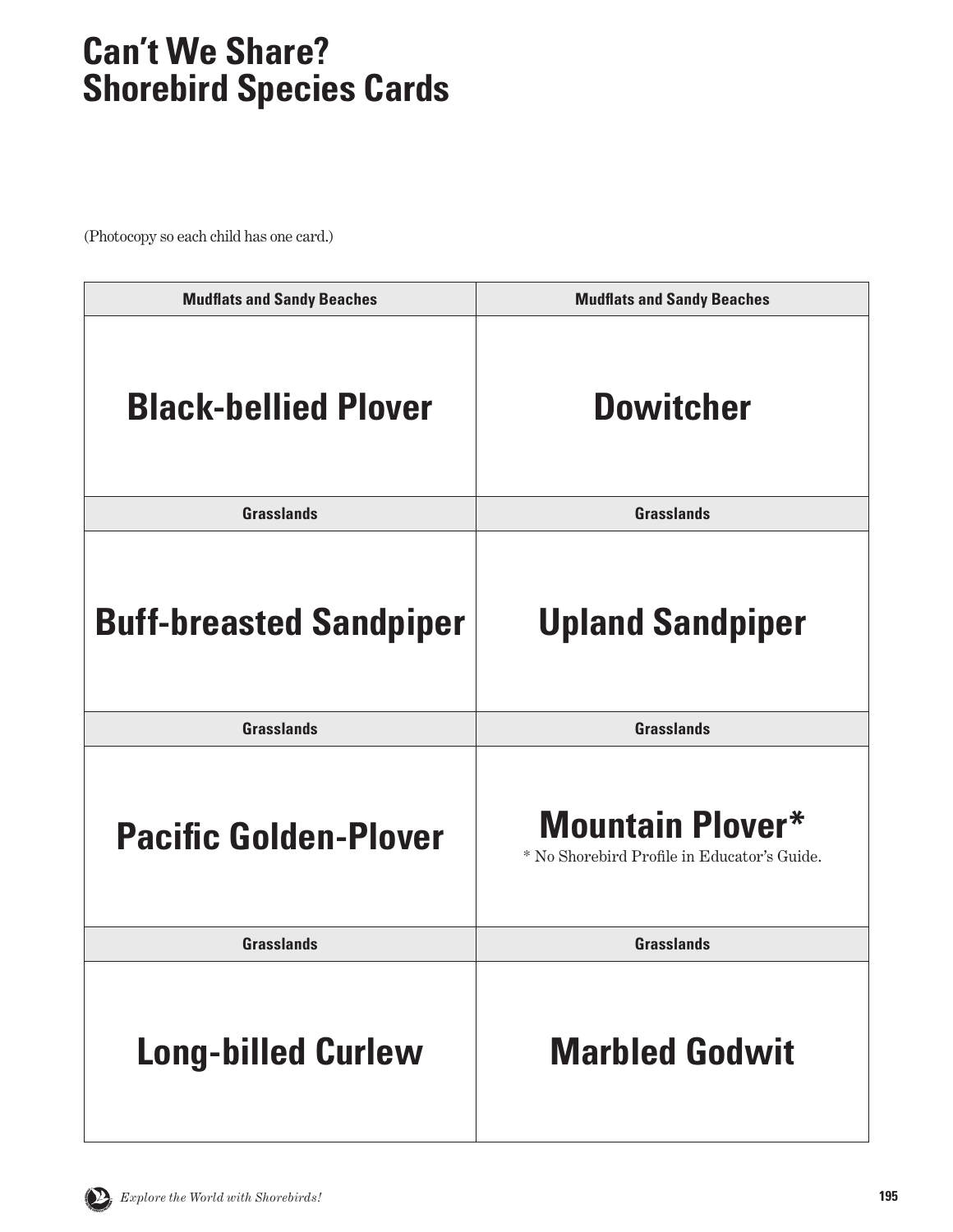| <b>Playa Lakes</b>                                                     | <b>Playa Lakes</b>        |
|------------------------------------------------------------------------|---------------------------|
| <b>American Avocet</b>                                                 | <b>Long-billed Curlew</b> |
| <b>Playa Lakes</b>                                                     | <b>Playa Lakes</b>        |
| <b>Mountain Plover*</b><br>* No Shorebird Profile in Educator's Guide. | <b>Snowy Plover</b>       |
| <b>Prairie Potholes</b>                                                | <b>Prairie Potholes</b>   |
| <b>Dowitcher</b>                                                       | <b>Spotted Sandpiper</b>  |
| <b>Prairie Potholes</b>                                                | <b>Prairie Potholes</b>   |
| <b>Marbled Godwit</b>                                                  | <b>Long-billed Curlew</b> |

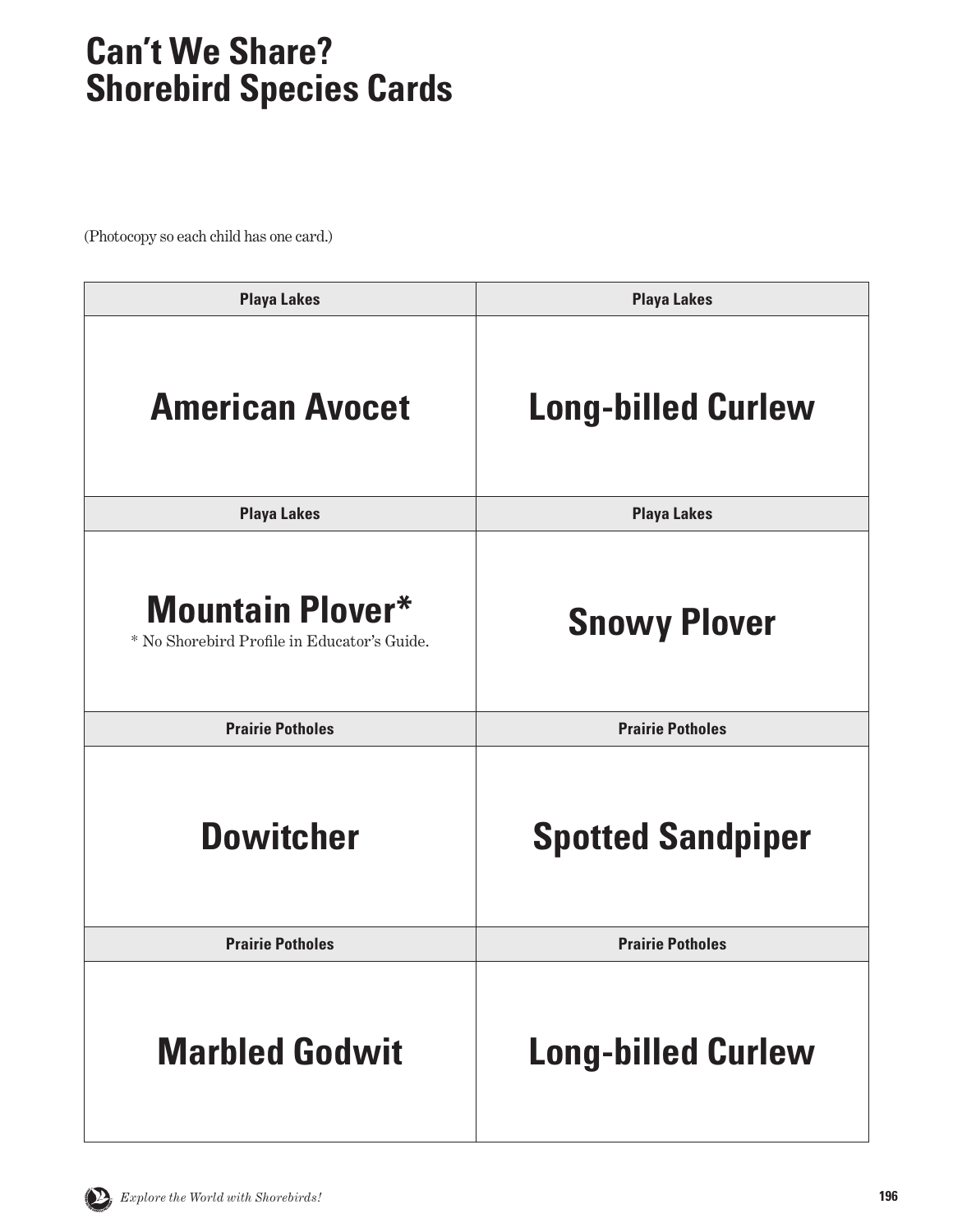(Make 2 copies)

| <b>Environmental Event</b>                                                                                                                   | <b>Environmental Event</b>                                                                                                |
|----------------------------------------------------------------------------------------------------------------------------------------------|---------------------------------------------------------------------------------------------------------------------------|
| A town has 300 acres of undeveloped<br>grassland. It is replaced by a shopping mall<br>and office complex.                                   | Tanks of toxic chemicals buried in a field<br>eventually leak into the soil of a nearby<br>wetland.                       |
| <b>Environmental Event</b>                                                                                                                   | <b>Environmental Event</b>                                                                                                |
| A coastal community sells 50 miles of<br>beachfront property to a local developer<br>who builds homes, a strip mall, and a hotel<br>complex. | Silt barrier fences are not installed at a new<br>construction project. Rain carries loose soil<br>into a nearby wetland. |
| <b>Environmental Event</b>                                                                                                                   | <b>Environmental Event</b>                                                                                                |
| An oil spill off the Atlantic Coast near<br>Delaware Bay threatens migrating<br>shorebirds that feed there.                                  | A drought threatens to dry out local<br>freshwater wetlands.                                                              |
| <b>Environmental Event</b>                                                                                                                   | <b>Environmental Event</b>                                                                                                |
| An unusually heavy rainy season causes<br>streams to flood lowland fields.                                                                   | A hurricane blows away sand dunes where<br>Snowy Plovers are nesting.                                                     |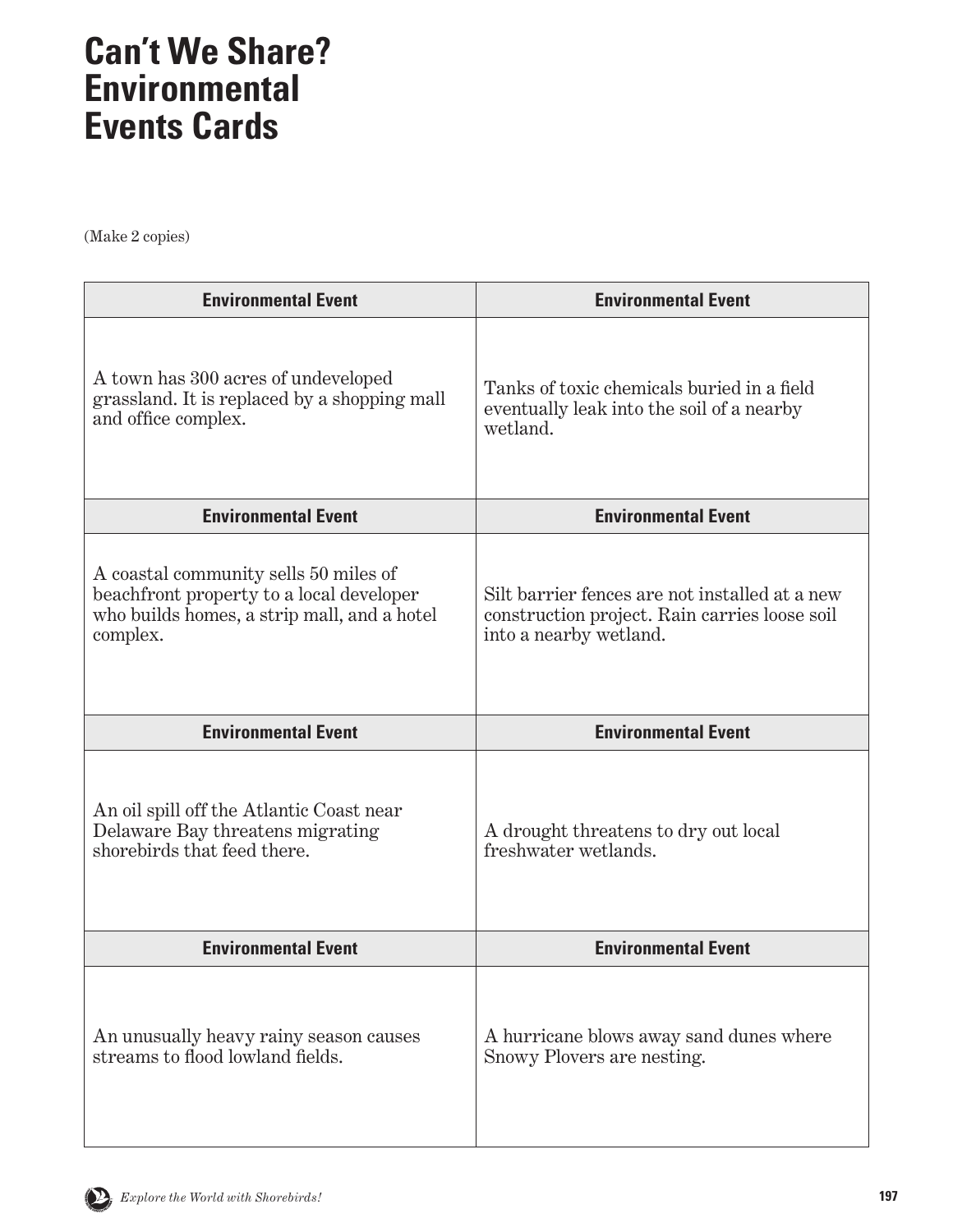(Make 2 copies)

| <b>Environmental Event</b>                                                                                                                                                      | <b>Environmental Event</b>                                                                                                                                                                                                                                   |
|---------------------------------------------------------------------------------------------------------------------------------------------------------------------------------|--------------------------------------------------------------------------------------------------------------------------------------------------------------------------------------------------------------------------------------------------------------|
| A once restricted area of beach is opened<br>up to public recreation. Personal watercraft<br>vehicles (For example Jet Skis.) now scare<br>away nesting and feeding shorebirds. | A farmer cuts hay in a field where shore birds<br>are nesting.                                                                                                                                                                                               |
| <b>Environmental Event</b>                                                                                                                                                      | <b>Environmental Event</b>                                                                                                                                                                                                                                   |
| Agricultural chemicals are carried by runoff<br>into a nearby wetland.                                                                                                          | Because of habitat loss from disturbance,<br>pollution, and development, migrating<br>shorebirds have not been able to stop at their<br>traditional stopover sites. They do not have<br>enough energy to continue their migration to<br>the Arctic to breed. |
| <b>Environmental Event</b>                                                                                                                                                      | <b>Environmental Event</b>                                                                                                                                                                                                                                   |
| (Write your own local event here.)                                                                                                                                              | (Write your own local event here.)                                                                                                                                                                                                                           |
| <b>Environmental Event</b>                                                                                                                                                      | <b>Environmental Event</b>                                                                                                                                                                                                                                   |
| (Write your own local event here.)                                                                                                                                              | (Write your own local event here.)                                                                                                                                                                                                                           |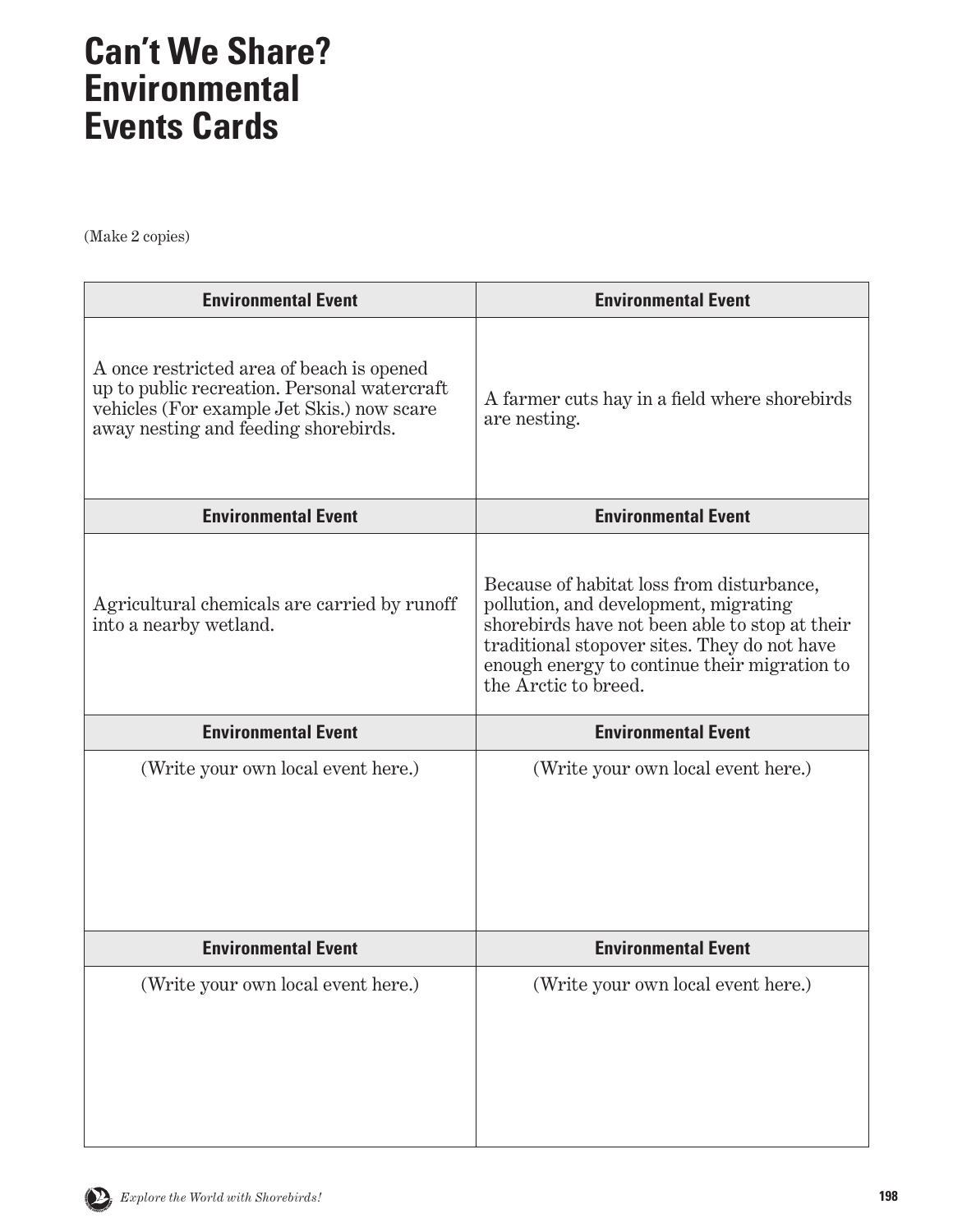(Make 2 copies)

| <b>Environmental Stewardship</b>                                                                                                                                                                                                                              | <b>Environmental Stewardship</b>                                                                                                                                                                |
|---------------------------------------------------------------------------------------------------------------------------------------------------------------------------------------------------------------------------------------------------------------|-------------------------------------------------------------------------------------------------------------------------------------------------------------------------------------------------|
| A town has 300 acres of undeveloped<br>grassland. Of that, 200 acres will be used<br>for a mall. The remaining 100 acres will be<br>set aside as a preserve for local wildlife that<br>includes an outdoor learning and research<br>area.                     | Tanks of toxic chemicals buried in a field are<br>removed by the Environmental Protection<br>Agency. The company that buried the<br>chemicals is paying to restore the land and<br>the wetland. |
| <b>Environmental Stewardship</b>                                                                                                                                                                                                                              | <b>Environmental Event</b>                                                                                                                                                                      |
| A coastal community sells 50 miles of<br>beachfront property to a local developer<br>for building homes, a mall, and a hotel. The<br>developer also plans to work with biologists<br>to protect important beach habitat by<br>landscaping with native plants. | Silt barrier fences are installed at a new<br>construction project. The silt barrier stops<br>rain from carrying loose soil into a nearby<br>wetland.                                           |
| <b>Environmental Stewardship</b>                                                                                                                                                                                                                              | <b>Environmental Stewardship</b>                                                                                                                                                                |
| A federal law is passed that requires all oil<br>tankers to be double-hulled to help prevent<br>hull punctures that result in oil spills.                                                                                                                     | Through water management projects,<br>the local National Wildlife Refuge is able<br>to provide water for the wetland so that<br>shorebirds can use the habitat.                                 |
| <b>Environmental Stewardship</b>                                                                                                                                                                                                                              | <b>Environmental Event</b>                                                                                                                                                                      |
|                                                                                                                                                                                                                                                               |                                                                                                                                                                                                 |